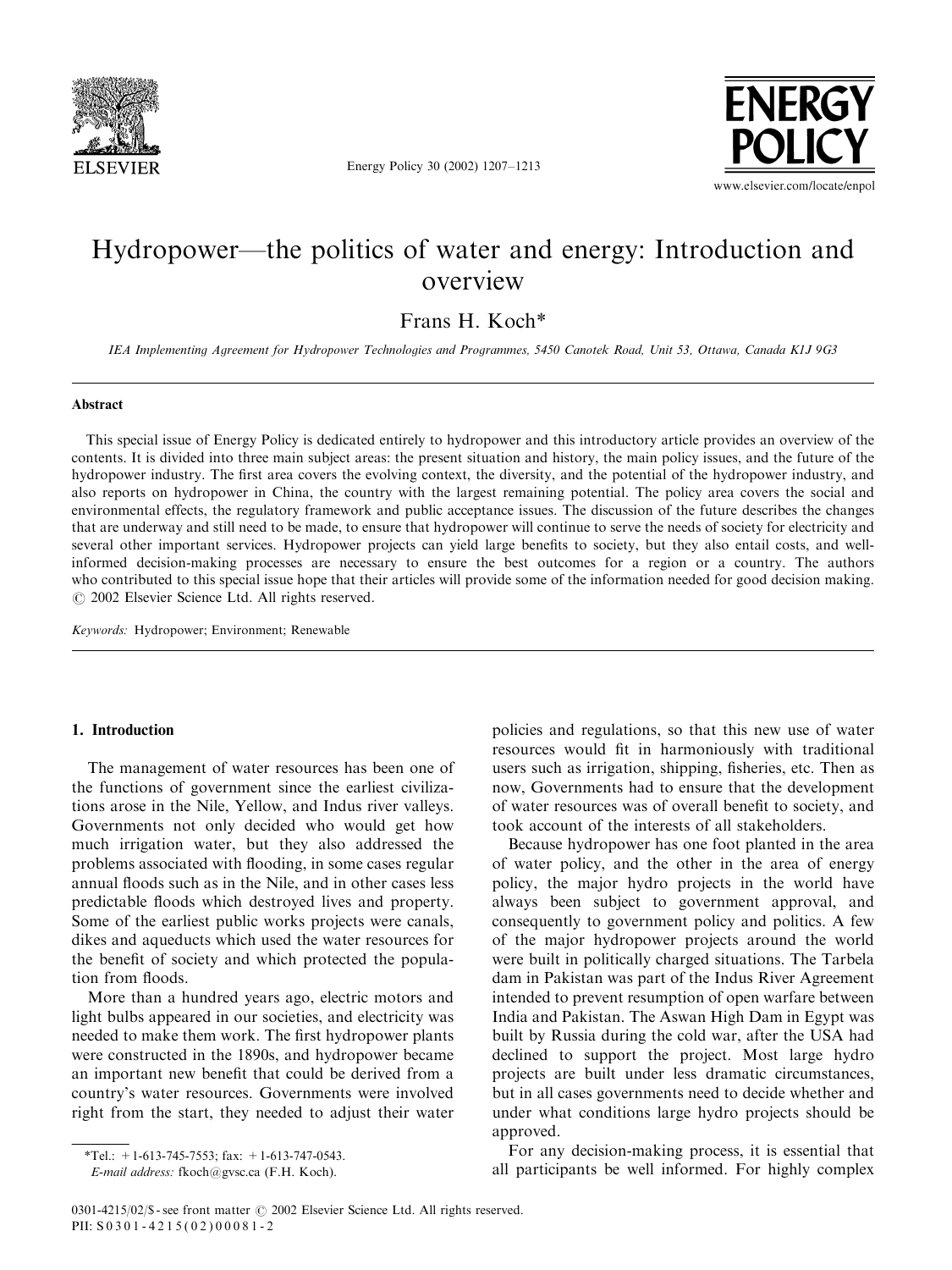decisions such as those involving hydropower projects this is doubly true. This special issue, devoted entirely to hydropower, attempts to clarify what hydropower is and does, and to set out some of the main policy questions that are the subject of current public debate.

This article will start with a description of the global importance of hydropower, and will then present an overview of all the articles in this special issue. The articles are organized into three main themes: basic information about hydropower, the main policy issues, and future development of hydropower. The first four articles following the present one will give some of the facts about hydropower, and the role it plays today in the power sector. This will then lead into a series of six articles on some of the main policy issues. The last two articles look to the future and provide some thoughts and guidelines about the role of hydro in the coming decades.

Many of the articles in this issue are based on the work of an International Energy Agency (IEA) working group on hydropower, known formally as the ''IEA Implementing Agreements for Hydropower Technologies and Programmes''. The Hydropower Implementing Agreement has recently completed a number of studies on the environmental and social impacts of hydropower, and their mitigation measures. The intention was to provide objective, balanced information on some of the controversial issues related to hydropower. Other articles in this special issue are by invited authors well known in the hydropower literature.

#### 2. The global importance of hydropower

#### 2.1. Size in energy and economic terms

In 1999, hydropower generated 2659 TWh of electricity (2659  $\times$  10<sup>9</sup> kW h), which was 17.5% of the world's total electricity production, and 3.3% of global final energy consumption (IEA Energy Statistics, 1999). If the average wholesale price of electricity is taken to be about 3 cents (US) per kW h, then the annual 1999 production would be worth \$ 79,8 billion. For comparison, the GNP of the Philippines, the 40th largest economy in the world, was US \$ 78 billion in 1999 (IBRD, World Development Report, 1999). These figures demonstrate that hydropower is important at the level of the global macro-economy. At a national level, hydropower has a major macro-economic impact in the 65 countries where it supplies more than 50% of national electricity production, and even more so in the 32 countries where it supplies more than 80% (IHA et al., p. 1).

To illustrate the size of the global hydropower industry, it would have required 1595 million tons of coal to generate the same amount of electricity that was produced by hydropower in  $1999$ .<sup>1</sup> This is equal to a coal unit train of 100 cars every 3 min, for 24 h/day and  $365 \text{ days/yr}$ <sup>2</sup> If these unit trains were on the same track moving at a speed of 30 km/h, there would be no gaps between them, and they would become one infinite unit train.

The present size and revenues of the hydropower industry make it an important component of the total energy supply system. However, the future is even more impressive, because the remaining economic hydropower potential which could be developed is estimated at 5400 TWh/yr, or about twice the currently installed capacity (IHA et al., p. 1). This would be equivalent to revenues of more than \$ 160 billion/yr.

## 3. Overview of articles in this special issue

## 3.1. The evolving context of hydropower development

The article by Engelbert Oud, which immediately follows the present one, will trace the evolution of the hydropower industry. Some readers may have recollections dating back to the 70s, when hydropower was generally considered to be a very good thing, and may be asking what has happened to hydropower during the past 20 yr? The answer is that social attitudes have changed, and technology has had to adapt to these changes. Technology is, after all, the application of science to the needs of society, and if the needs change, technology has to change with them.

The hydropower industry has been a first-hand witness to the fact that our value systems keep evolving over time. The increased awareness of environmental issues and an increased concern with the rights of minorities or small groups in society have led to important changes in how governments decide on large hydro projects, or, for that matter, on all large infrastructure projects. These same trends have also led to changes in the public's perception of hydro projects. Whereas in the post-war period almost every hydro project was considered a good project, and many governments nationalized the hydropower facilities in their country because of their benefit to the public, today perceptions are more differentiated, and it is more widely recognized that hydro projects have both advantages and disadvantages. Weighing the former against the latter, and then reaching a decision, is a challenging and complex task for the policy maker and the politician, because many factors entering into the

<sup>&</sup>lt;sup>1</sup> Although the efficiency of coal generating plants varies widely, and different kinds of coal have different energy content, it is assumed that 0.6 kg of coal is required to generate 1 kW h of electricity. <sup>2</sup>

 $^{2}$ One wagon of a coal unit train holds about 90 Mt–CSXT Railcar Fleet Details, November 1999.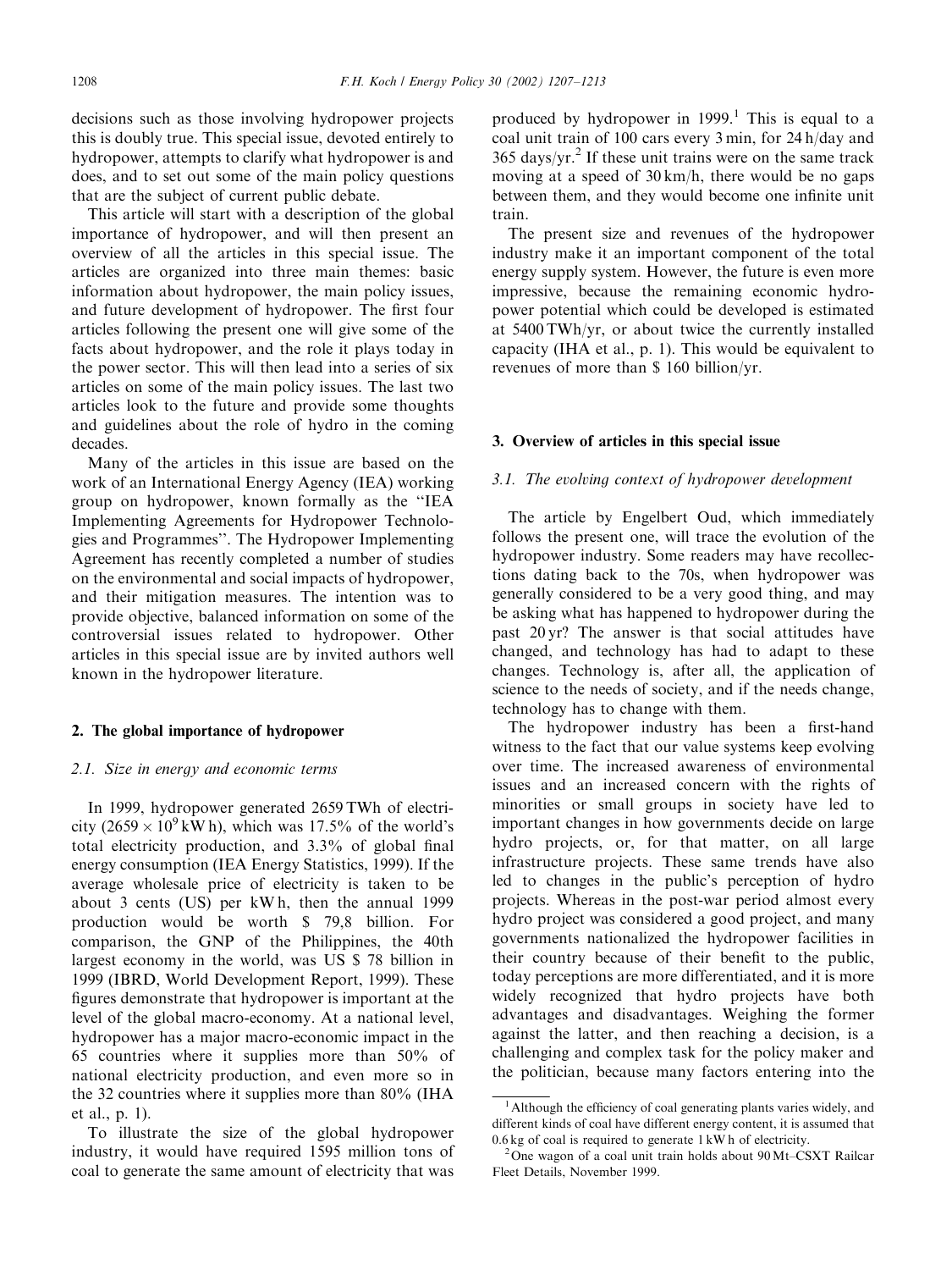decision are not quantifiable and are not even comparable. The advantages of a hydro project might include not only a certain amount of renewable electricity produced with negligible amounts of noxious or greenhouse gas emissions, but also flood control, irrigation, urban water supply, improved navigation, and additional recreational facilities in the form of a new lake. The disadvantages might include negative environmental impacts on a river's ecosystem and disruption of communities in the area of the project. Putting these in the balance, and then deciding whether or not a project should go ahead, and under what conditions, is the very essence of policy and politics. There are no neat prescriptions and solutions, and there is no formula that can give an answer once the right numbers are plugged in. It is only possible to design a process, which will consider the important factors and the interests at stake, and arrive at compromises that will ultimately benefit our present and future generations. The article by Engelbert Oud traces how hydropower decisionmaking processes have evolved, and describes how these decisions are made today.

# 3.2. The diversity of hydropower projects

The diversity of hydropower projects in size and nature sets it apart from most other electricity production technologies. The article by Dominique Egre and Joseph Milewski will review the different categories, and will introduce a recurring theme throughout this special issue: ''Not all hydro projects are the same—each hydro project should be judged on its own merits''. There are, for example, many hydro projects known as ''run-ofthe-river'' projects, which do not have a large dam. There are many other projects which do have a large dam but which are located in high mountain areas or in remote semi-desert areas, where there are no local populations and which do not have large effects on the ecosystem. In more populated areas, hydro projects are often multi-purpose projects in which irrigation, flood control, navigation or recreation may be more important objectives, and electricity generation is only a fifth or sixth priority. Finally, there are the more challenging projects, which involve inundation of highly valued land and the involuntary displacement of local populations. In these cases the weighing of benefits against costs becomes difficult and often controversial, and high levels of social, environmental, technical, and political skills are required to plan, construct, and operate the project. These projects are perhaps the most interesting from a policy perspective, but they are only one of the many different classes of hydro projects.

The article points out that it is simply not possible to make a general judgment about large hydro projects, either that they are generally beneficial and should be encouraged, or that they are generally problematic and

should be avoided. Some projects represent clear benefits to society and to the environment, and should definitely proceed, whereas others may have environmental and social consequences, which a country is not willing to accept. This diversity among sites and projects adds another dimension to the political decision-making process, the specific local situation needs to be considered in each case.

# 3.3. Hydropower potentia1

The global importance of the hydropower industry derives as much from the future potential as it does from its present size. The third article by Alison Bartle presents a world overview of hydropower development and potential. It will show that much of the remaining potential is serendipitously located in those countries where demand is expected to grow most dramatically, i.e. in China, India, Brazil, and other Asian and Latin American developing countries. Projections by the IEA, the World Energy Council, and others foresee the largest growth in world electricity demand occurring in exactly these countries. By and large the resource potential exists where it is needed most.

## 3.4. Hydropower in China

The fourth article focuses on China, the country that not only has 21% of the world's population, but also 16% of its hydropower potential. Electricity demand in China will grow dramatically during the next decade, and during this time China will add more new hydropower capacity than any other country. The main generating options for China are hydropower and coal. The Government of China is faced with all the policy issues described in this Special Issue, and its decisions will affect not only the prosperity and quality of life of its own citizens, but also the global level of greenhouse gas emissions and consequently all the inhabitants of this planet.

# 4. The main policy issues—the positive and negative effects of hydropower on society and the environment

The main policy themes related to hydropower are the privatization of electricity markets, the social impacts of dam and reservoir projects, and the environmental impacts of hydropower. The latter two themes have had a strong effect on the public acceptance of large hydropower projects and were also the focus of the IEA Hydropower Agreement's work. For this reason, privatization will not be discussed, and the articles on policy issues will concentrate on the social and environmental effects.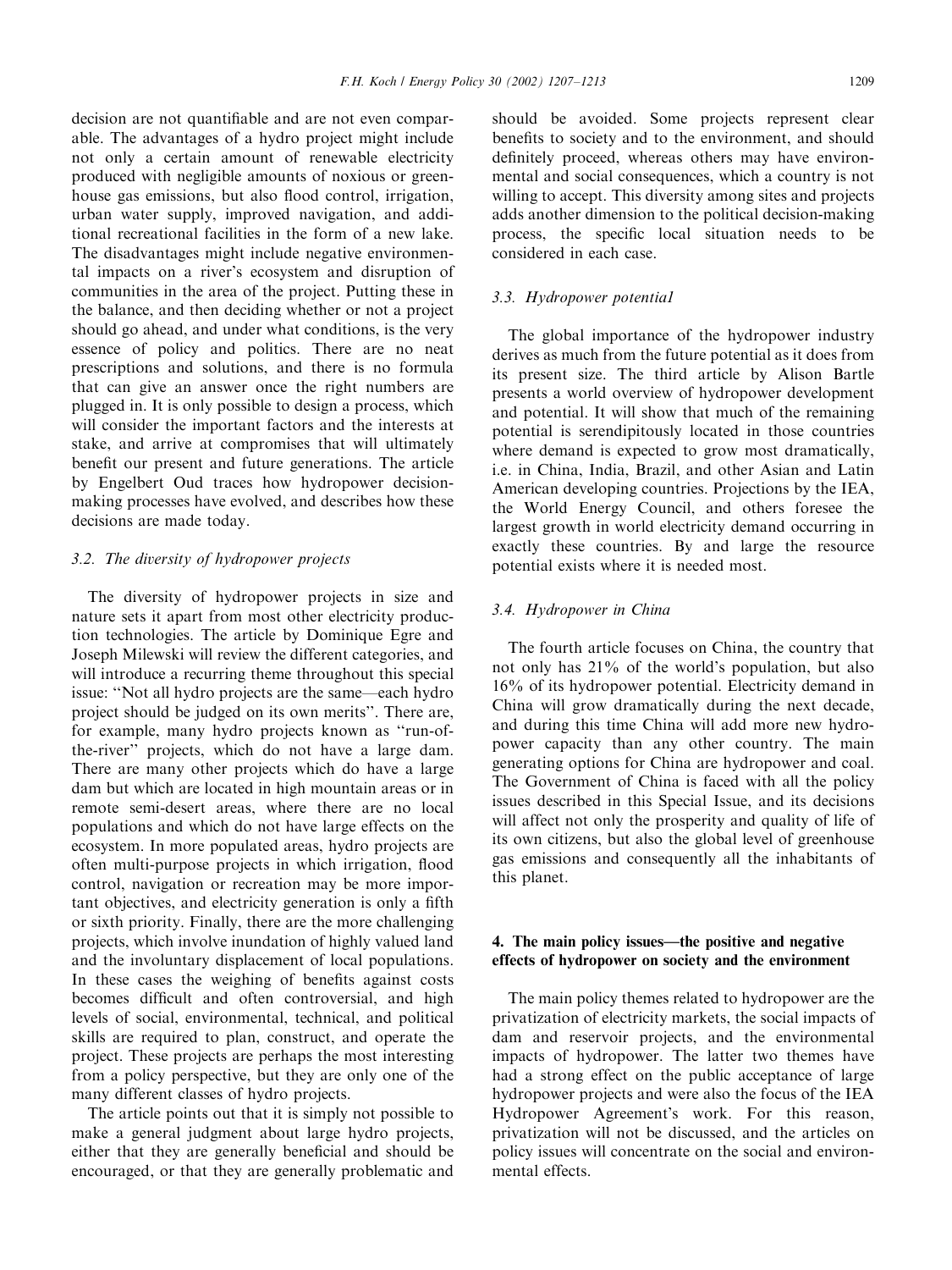# 4.1. Social effects of hydropower

Both the positive and the negative social effects of hydropower give rise to issues, which need to be addressed. On the positive side, a hydropower facility generates a lot of revenue from a natural resource, a river, and questions inevitably arise about the sharing of these revenues among the local communities, the government, and the investor in the plant (which is often a government corporation as well). In some countries, individuals and companies can own water rights, in other countries they are leased, and in yet other countries the government owns all the water rights. Independently of the legal provisions, the good will and cooperation of local communities in the project area are very important for its success, and the developer will usually work out arrangements to share some of its benefits with the local communities. This can take many forms including job creation, improvements of roads and other infrastructure, recreational facilities, sharing of revenues and payment of local taxes.

Aside from the revenues, the water resources themselves are often shared among irrigation, inland fisheries, flood control, navigation, recreation and tourism, etc. This need to share creates a fundamental need for sound water resources policies, on which processes can be constructed to arbitrate among competing claims and to manage the sharing arrangements on a day-to-day basis.

On the negative side, those hydro projects, which include a dam and a reservoir, will often necessitate the involuntary displacement of people from the area to be inundated. Throughout the world, expropriation has become increasingly difficult for all types of infrastructure projects, including hydropower projects. Unfortunately, the historic record is not unblemished, there are too many instances where displaced populations were not treated fairly or humanely. Today, there is greater public sympathy for such negatively affected groups, and modern communications have empowered civic society to make their voices heard. The solution is easy to say but difficult to do: make sure that affected people are better off after the project both in the short and the long term. Experience has been gained with the problems associated with resettlement, and there are now a number of ''best practice'' projects where this issue was handled successfully. The article entitled ''Hydropower Projects: A Review of Most Effective Mitigation Measures'' includes social mitigation measures, and discusses this question more extensively.

The question of fisheries is both an environmental and a social issue. The environmental aspect involves avoiding damage to habitats or compensating for them. The social aspects involve inland fisheries as a livelihood, a source of protein in the diet or a recreational resource. The article on mitigation measures will also elaborate on dealing with this issue.

Large-scale irrigation projects, which include many ditches with stagnant water, can lead to increases in water-borne diseases, especially in tropical areas. To a lesser extent, this can also occur in hydropower projects, and in temperate climates. Hydropower planners and operators have to be aware of these risks, and take appropriate measures to avoid them.

# 4.2. Environmental effects of hydropower

The article on the ''Renewable and Sustainable Nature of Hydropower'' discusses the main environmental advantages of hydropower, the fact that it is renewable and that it generally produces negligible emissions of greenhouse gases or other noxious emissions. At the same time, it recognizes that hydropower can have negative effects on aquatic and riparian ecosystems, and these disadvantages have to be weighed against the advantages. There are some widely held misconceptions on this subject, one is that ''small hydro'' is always more benign than ''large hydro'', and for this reason small hydro should be included in many countries' renewable energy programs, whereas large hydro should be excluded. In fact, one large hydro project can well be more benign than a hundred small ones, which generate the same amount of electricity. A second misconception is that large hydropower is renewable, but not ''sustainable'' because of its severe environmental impacts. A contributing factor to this misconception is exactly the variety and diversity of hydro projects, and consequently the variety of environmental impacts that may be encountered under different circumstances. For new projects, it is often possible to avoid or mitigate most of the impacts through good planning, design, and operation.

Energy policy makers have to make choices, all electricity generating options have environmental, social, and economic consequences, and the optimum decision has to be made in particular situations. The two articles on comparing electricity generation options give an excellent overview of the environmental impacts of generation options and how wind power could complement hydropower. In these comparisons of options, life cycle assessment attempts to quantify the main environmental impacts of a process, such as electricity generation, taking into account all contributing factors ''from cradle to grave''. On the whole, hydropower comes out very favorably in the comparison. Because of the diversity of hydro plants, it is usually not possible to assign a single numerical value to each environmental parameter, and instead a range of values is indicated. Life cycle assessment cannot provide complete answers to policy makers, because it is difficult to quantify some environmental impacts such as biodiversity, and almost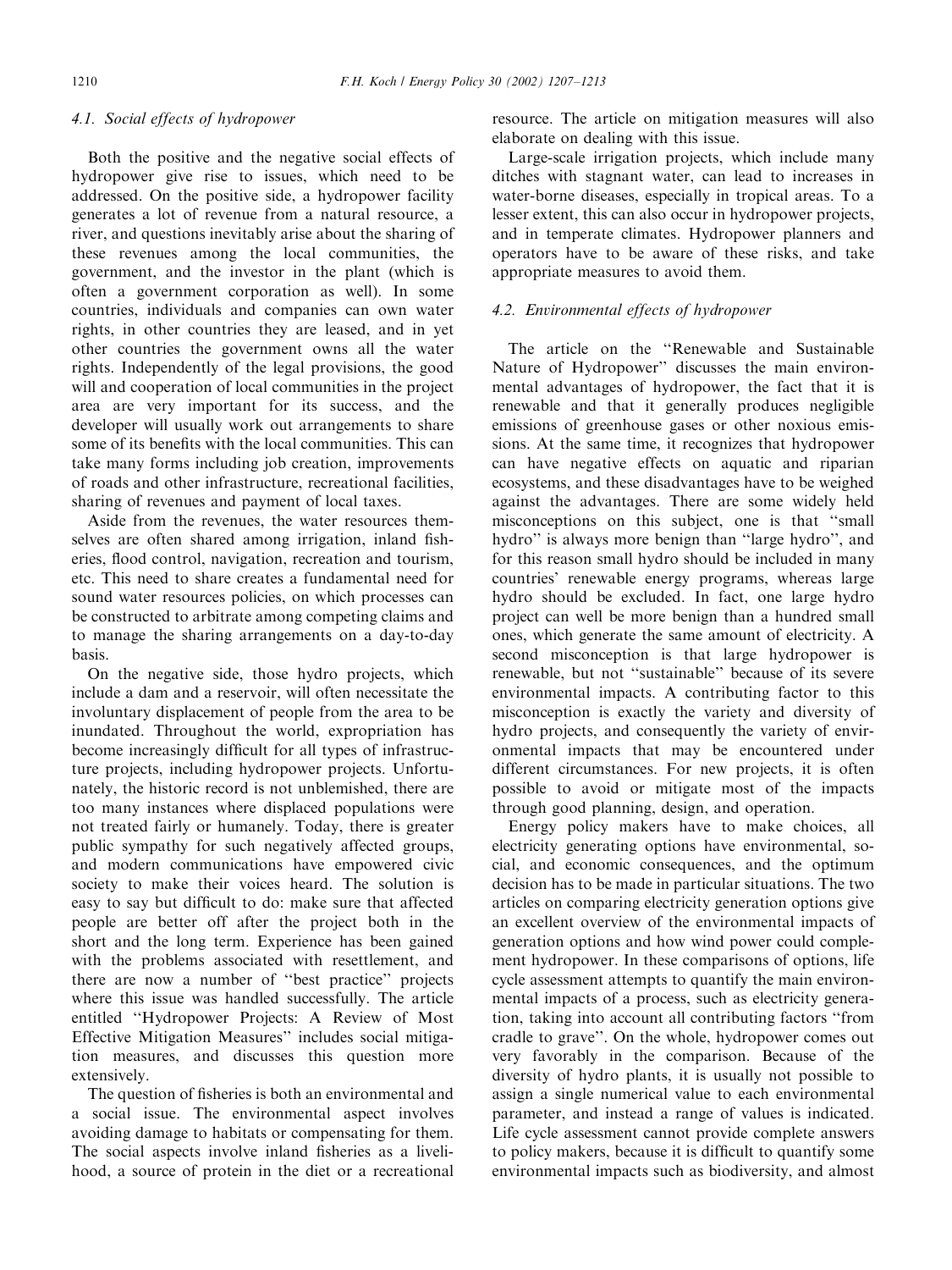impossible to quantify social impacts. Similarly, it does not provide a way of balancing one kind of environmental benefit against another kind of environmental cost. For example, it may be possible to predict that a given project will save 100,000 tons of carbon dioxide per year, and also that a certain fish population is likely to decline by 2000 fish. We still do not have a methodology of balancing the one against the other. Life cycle assessment is a great help, but it cannot reduce all the complex factors involved to a simple decisionmaking formula.

# 4.3. The ethical and legal issues of hydropower development

In deciding on hydropower projects, Governments have to consider a whole range of important policy objectives which are not internalized in market prices, such as:

- (a) Maintaining secure primary energy supplies.
- (b) Reducing undue fluctuations in electricity prices, and maintaining an uninterrupted electricity supply.
- (c) Protecting the lives and property of its citizens from floods.
- (d) Maintaining the established rights of its citizens with respect to expropriation of land to be inundated.
- (e) Maintaining or enhancing economic equity among its citizens.
- (f) Improving air quality, especially in urban centers.
- (g) Reducing greenhouse gas emissions.
- (h) Protecting the environment on their land and in their waters.

Some or all of these competing, and sometimes conflicting, policy objectives inevitably bring major hydropower decisions into the political arena. The constituencies dedicated to supporting one or more of the above objectives will find themselves in conflictual situations, and a resolution has to be found. A priori, there is no obvious way to arbitrate among the claims of persons who are positively and negatively affected by hydro projects, and among the economic and environmental benefits of a project versus adverse social and environmental impacts.

A society codifies its value system in its legal and regulatory system. The two articles on ''Ethical dilemmas and the decision-making process'' and ''The environmental legal and regulatory frameworks'' compare the systems in place in several IEA member countries, and explain the reasons for their complexity. Hydropower affects both the power sector and water resources sector; each hydro project is highly site specific; and there are many different stakeholders in each project. The effectiveness and efficiency of the system itself have now become important issues. Effectiveness is defined as giving the right outcome: good projects are approved, mediocre ones are modified, and poor ones are disallowed. Efficiency is defined as using the minimum amount of time, human and financial resources to reach good decisions.

# 4.4. Public acceptance of hydropower

In most IEA countries, hydropower is not a highprofile issue in the eyes of the general public. Understandably, there are also significant variations among countries about the importance of hydropower. A large part of the world's hydropower plants are quietly and unobtrusively generating electricity (and revenues) while largely hidden from public view, either because the sites are remote or because the facilities are largely underground. Other hydro projects are in full public view, and produce other benefits such as flood control, irrigation, urban water supplies, improved navigation, fisheries, and recreational facilities which are enjoyed by large segments of the population. However, some activist groups in civil society are deeply concerned by some of the social and environmental issues related to hydropower, and a few of them focus most of their attention on opposing dams, reservoirs and hydro projects. The public image of the hydropower industry is affected by the criticisms of negative environmental impacts and of unfair treatment of persons who were involuntarily displaced or otherwise adversely affected. Large dams have become controversial and large amounts of information and misinformation about them has been widely disseminated. It has become more difficult to know where the truth lies and to form a balanced, objective opinion about these issues.

Few would deny that there are some poor dam projects when judged by their environmental impacts or by the way that the people affected by the project were treated. There are about 45,000 large dams in the world, and of necessity, the 50 or 100 least successful ones can be expected to have serious shortcomings. Somewhat surprisingly, the proportion of problem dams in the overall total is not well known. The main inventory of the world's large dams, the ICOLD database, is not intended to provide information on environmental and social parameters. In the absence of a complete study of all dams, or a statistically representative sample, most studies have selected a smaller or larger number of case studies, which are usually chosen precisely because they are controversial or have interesting problems. The literature dealing with problem dams is highly repetitive, the same cases are cited over and over again. This might indicate that the number of controversial dams is a relatively small percentage of the world total.

The issue of public acceptance has become a high priority for the hydropower industry. In some countries,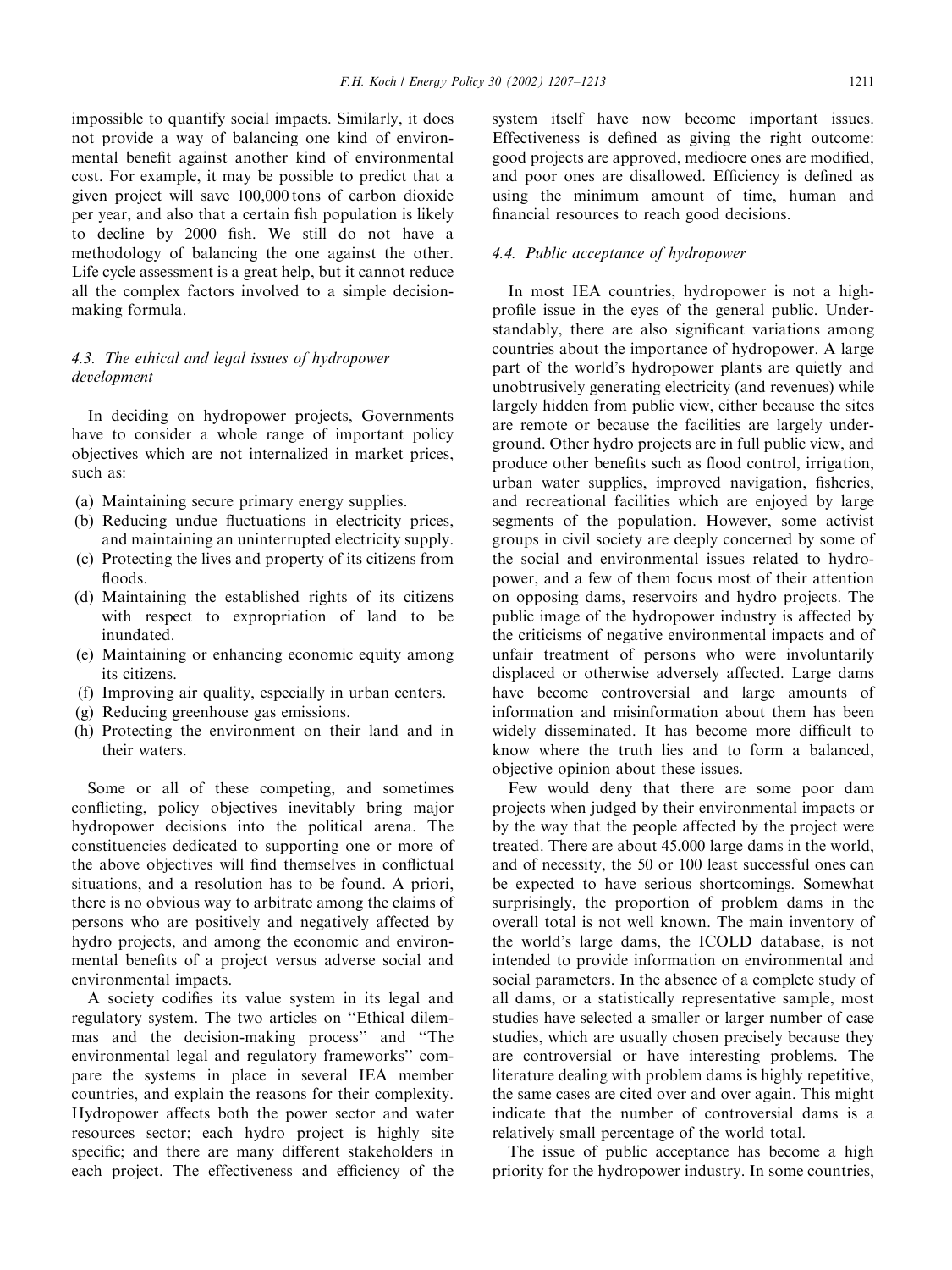legislators and regulators have been affected by the advocacy efforts of opponents to hydropower and large dams, and the time and money required for the license approval process have increased substantially. At a more abstract level, good hydropower projects can make a large positive contribution to society and the environment, and persons in the industry want society to make the right decisions for its own benefit. Traditionally, the industry has not allocated many resources to its public image or to public relations, and government owned corporations are often constrained in this area. However, the general public deserves to have balanced, objective information on these issues, and efforts in this direction are now increasing within the IEA and other organizations.

# 4.5. Globalization of the hydropower debate

The debate about large dams has become globalized and opponents of a specific project or of hydropower in general have appealed to global public opinion. They have targeted international financial institutions such as the World Bank, and Export Financing Organizations in the industrialized countries. In response, the World Bank and the IUCN (International Union for the Conservancy of Nature) have jointly established a World Commission on Dams (WCD), which published its report in November 2000. The article entitled ''Comparing recommendations from the World Commission on Dams and the I.E.A. Initiative on Hydropower'' compares the principles, strategic priorities and detailed guidelines of the WCD with those produced by the IEA process.

One interesting question that arises from such a global debate is which issues are global, and the appropriate concern of the international community, and which issues are local and should be left to national authorities to decide. Among the environmental issues, the questions of greenhouse gases and biodiversity are widely recognized as being a global concern. Among the social issues, however, there is much less clarity, and the involuntary displacement of people is a particularly thorny question. Standards of compensation and notions of fairness vary widely from country to country. It would be difficult to formulate practical guidelines in this area, and even more difficult to apply them without infringing on the sovereignty of governments. The IEA report recommended that each country should make such decisions in accordance with its own developmental, economic, environmental and social priorities and taking into account its own culture and value system. The WCD advocated a set of international social and environmental standards, which would apply to all dam projects wherever they are.

#### 5. The future of hydropower

The potential hydro sites in the world fall into the following three broad categories:

- sites which are economically viable and socially and environmentally acceptable;
- sites, which are presently not economically viable but are socially and environmentally acceptable;
- sites which are socially and environmentally controversial or unacceptable.

Policy makers and politicians will ultimately define what is socially and environmentally acceptable, and consequently which potential hydro sites in their countries fall into which category. Through electricity marketing policies, renewable energy subsidies, or carbon taxes, policy makers will also set the conditions which will make sites economically viable or not. Some countries (for example Norway and Sweden) have made very explicit master plans for all their large potential hydro sites and have decided which ones can or cannot be developed. Other countries are making these decisions on a case by case basis as development proposals are made. Some industrialized countries such as Canada, Finland, Norway, and Portugal are continuing to develop sites in the first category. Most industrialized countries have subsidies for small-scale hydro because it is perceived as environmentally and socially attractive. These subsidies move small-scale hydro from the second category to the first category. Depending on how "small-scale" is defined, and if fully developed, this could produce about 10% of the amount of electricity of large-scale projects.

The developing countries are of particular interest to the power sector and the hydropower industry. Both their populations and their economies are expected to show strong growth during the coming decades, and this will give rise to strong demand for electricity. In fact, the largest share of increased global demand for electricity is expected to be in the developing countries. In most cases, these countries will need to construct both coal and hydro generation plants. Because of climate change concerns, it is in the direct interest of the other countries of the world to have as large a share as possible for hydropower so that greenhouse gas emissions are minimized. In many cases this is also in the interest of the countries themselves because many of them are experiencing serious air pollution problems in their large cities.

Although the international debate on hydropower is not settled by any means, a consensus is gradually emerging that the question is not whether to construct hydropower and water resources projects, but how to construct them. The life cycle analysis results show that hydropower is the most environmentally friendly option